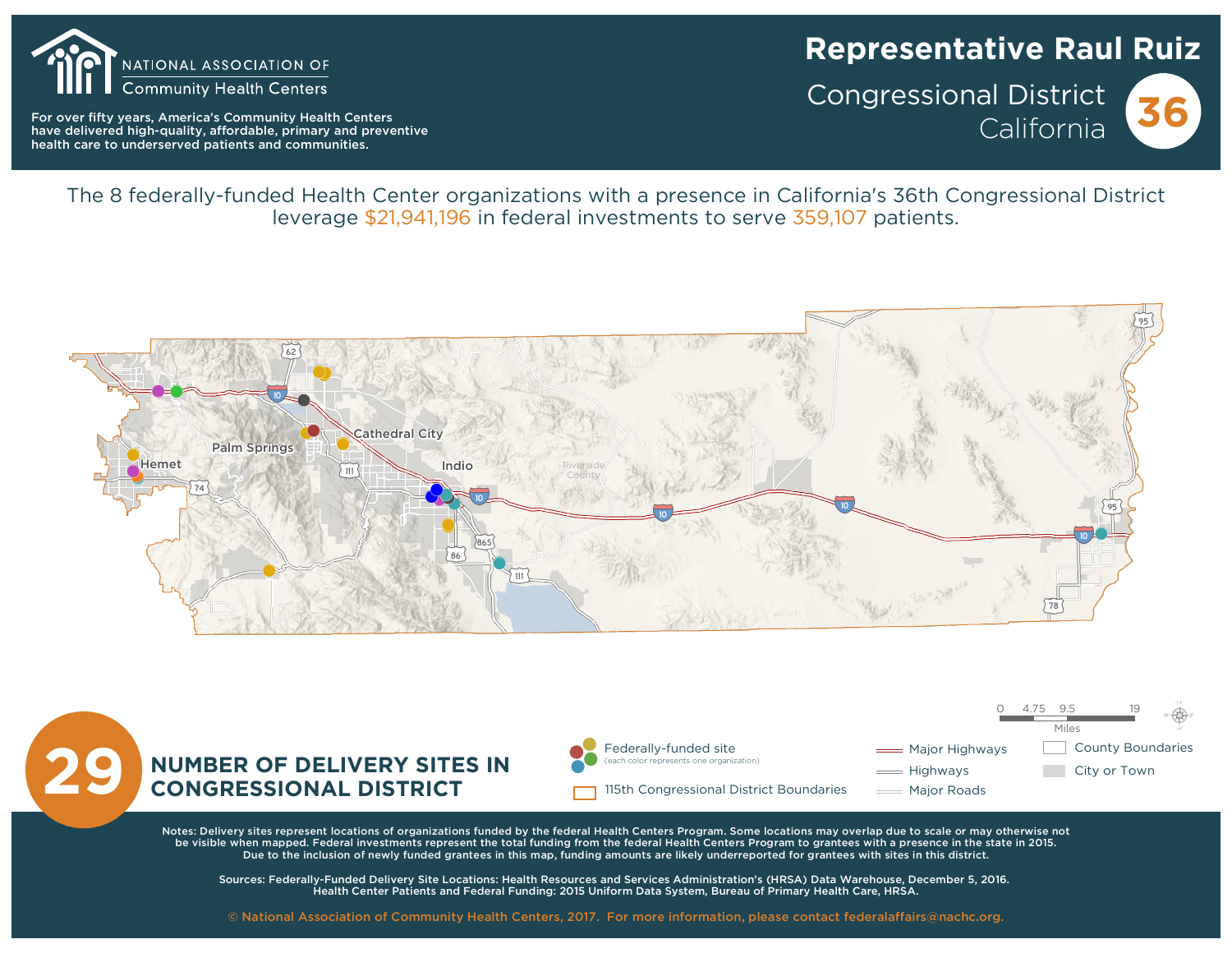

# **Representative Raul Ruiz**

**Congressional District California 36**





# **29 <b>D NUMBER OF DELIVERY SITES IN**<br> **CONGRESSIONAL DISTRICT**<br>
(main organization in bold) **CONGRESSIONAL DISTRICT**

**(main organization in bold)**

## !( **BORREGO COMMUNITY HEALTH FOUNDATION**

**Anza Community Health Center - 58581 Us Highway 371 Ste Fg H Anza, CA 92539 Borrego Health Specialty Care Center - 12520 Palm Dr Desert Hot Springs, CA 92240 Centro Medico Cathedral City - 69175 Ramon Rd Bldg A Cathedral City, CA 92234 Centro Medico Coachella - 55497 Van Buren St Thermal, CA 92274 Centro Medico Mobile Clinic - 55497 Van Buren St Coachella, CA 92236** Desert Hot Springs Community Medical Center - Main Campus - 66675 Pierson Blyd Desert Hot Springs, CA 92240 **Desert Hot Springs Health And Wellness Center - 11750 Cholla Dr Ste B Desert Hot Springs, CA 92240 Desert Oasis Women's Health Center - 1180 N Indian Canyon Dr Ste W300 Palm Springs, CA 92262 Mobile Dental Trailer #1 - 69175 Ramon Rd Bldg A Cathedral City, CA 92234 Mobile Dental Trailer #2 - 69175 Ramon Rd Bldg A Cathedral City, CA 92234 Mobile Dental Unit #3 - 69175 Ramon Rd Bldg A Cathedral City, CA 92234 San Jacinto Health Center - 651 N State St San Jacinto, CA 92583**

### !( **CENTRAL CITY COMMUNITY HEALTH CENTER, INC.**

**Central City Community Health Center - Indio - 81709 Doctor Carreon Blvd Ste D1 Indio, CA 92201 Central City Community Health Center-Indio - 82420 Miles Ave Indio, CA 92201**

### !( **CLINICAS DE SALUD DEL PUEBLO, INC.**

**Blythe Health Clinic - 321 W Hobsonway Ste C Blythe, CA 92225 Coachella Health Clinic - 49-111 Hwy 111 Ste 4 Coachella, CA 92236 Hemet Medical And Dental Center - 1023 E Florida Ave Hemet, CA 92543 Indio Health Center - 83791 Date Ave Indio, CA 92201 Mecca Dental Clinic - 91275 66th Ave Ste 300 Mecca, CA 92254 Mecca Health Clinic - 91275 66th Ave Ste 500 Mecca, CA 92254**

## !( **DESERT AIDS PROJECT INC.**

**Desert AIDS Project, Inc. - 1695 N Sunrise Way Palm Springs, CA 92262**

# **INLAND BEHAVIORAL & HEALTH SERVICES, INC.**<br>Banning Family Community Health Center - 1070 E Ramsey St Banning, CA 92220